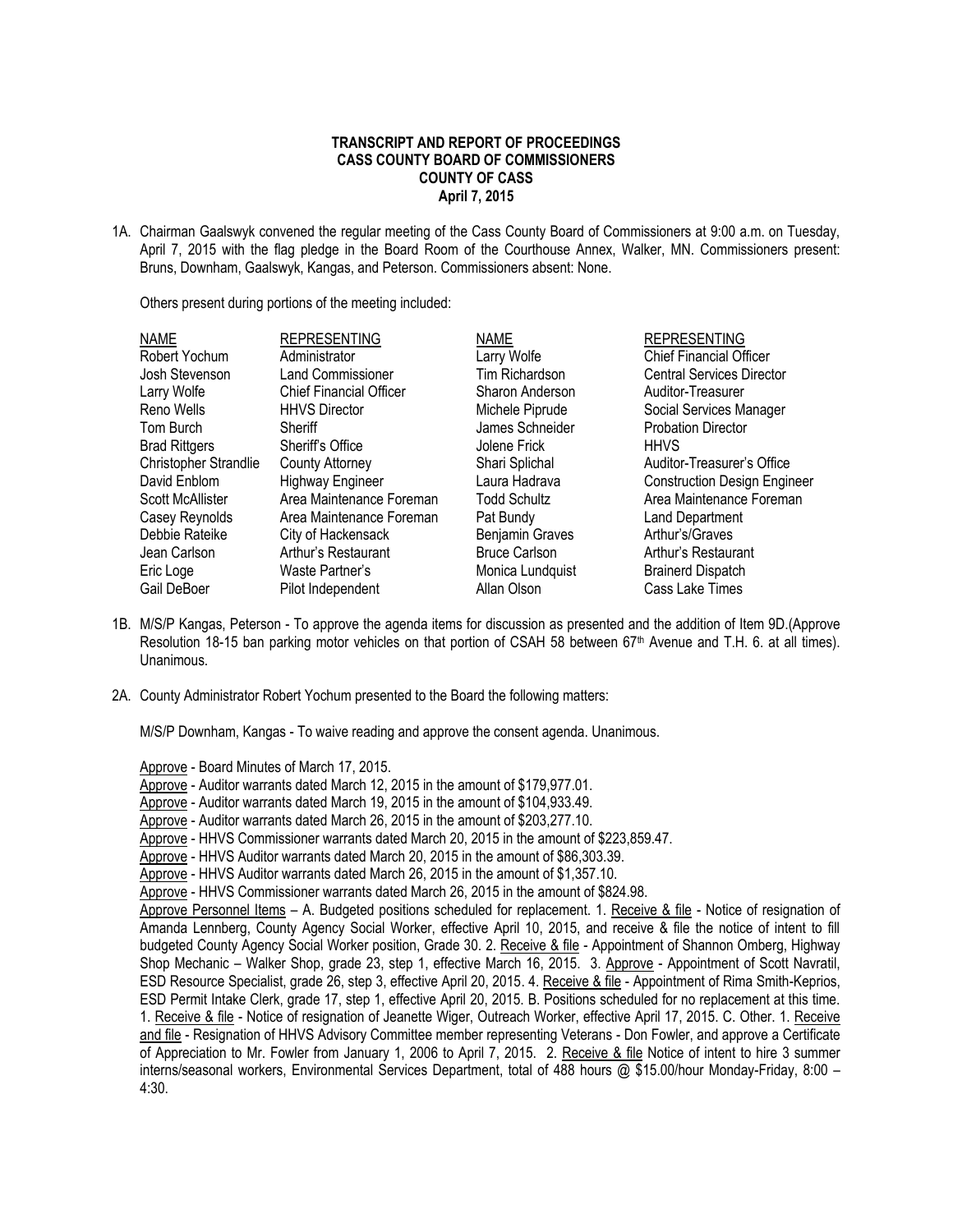Approve Licenses – Set-Up - All Pine Inn Resort - Richard Anderson, Beulah. On & Off Sale 3.2 Beer - Black Bear Golf - Black Bear Golf, LLC, Pine River Twp.

Approve - Fire contracts for Unorganized Township from Jan.1 – Dec.31, 2015 for Walker Fire Dept. - \$550.30/yr. (same as 2014).

Approve - Out of state travel - Auditor-Treasurer Sharon Anderson to Washington DC to EAC Standards Board on April 27- 30, 2015.

Receive & file - Updates to the Pine River Area Sanitary District By-Laws Article VII Meetings subd. (f) and (g).

Approve - HHVS Purchase of Service contracts to: Stellher Human Services for Infant Mental Health Services from Apr. 1, 2015 – Jan. 31, 2016; Northern Pines Mental Health Center – Jan. 1, 2015 – Dec. 31, 2015; C & TC Outreach Northland Family Resource Center of Remer-Longville Family Council – Jan. 1, 2015 – Dec. 31, 2015.

Approve - City of Walker Prosecution Services agreement.

Receive & file - HHVS Cash Account Balance Comparison and Child Service Costs through February 2015.

Receive & file - Timber auction results of March 26, 2015 totaling 2,354.00 cords plus 15.90mbf saw timber totaling \$59,423.00.

Accept - Donation in the amount of \$250.00 from Wilkinson Twp. for the Cass County Sheriff's Office - Lakes Area Dive Team.

Receive & file - 2015 HHVS Advisory Committee Officer appointments of Wilma Griffin as Chair and Wayne LaDuke as Vice-Chair.

Receive & approve - Child and Teen Clinic & Early Childhood Screening costs for 2015-2016, rates accepted and referred for Board approval from the Cass County HHVS Advisory Committee on March 23, 2015.

Amend - AFSCME Local #2195 HHVS Unit contract dated March 17, 2015 – Hours of Work.

Approve - One year extension of the ISTS Inspector Contract with Cheryl & Ron Brown of Brown's Sep-Tech Services in the amount of \$75.00 for each inspection properly executed and documented, effective April 7, 2015 through March 31, 2016. Receive & file - Quarterly report of litigated claims.

| Bidder                        | <b>Bid Amount</b> |
|-------------------------------|-------------------|
| <b>Precision Aviation LLC</b> | \$23,400.00       |
| <b>Fuhr Flying Service</b>    | \$24,570.00       |

M/S/P Downham, Kangas - To approve low bid on color infrared aerial photography flight to Precision Aviation LLC not to exceed \$23,400.00. Unanimous.

### Appraisal Parcels

S½ of SE¼, Section 35, Township 140 North, Range 31 West NW¼ of SW¼, Section 36, Township 140 North, Range 31 West S½ of SW¼, Section 25, Township 140 North, Range 31 West S½ of SW¼ and SW¼ of SE¼, Section 13, Township 138 North, Range 32 West

| Bidder                         | <b>Bid Amount</b>           |
|--------------------------------|-----------------------------|
| Lee Steigerwaldt               | \$8,100 (all four parcels)  |
| Lawrence Valuation Service LLC | \$8,200 (all four parcels)  |
| Nate Brooberg                  | \$8,740 (all four parcels)  |
| Richard Johnson                | \$10,000 (all four parcels) |
| Stephen Hosch                  | \$10,495 (all four parcels) |
| <b>Bill Ludenia</b>            | \$10,900 (all four parcels) |

M/S/P Downham, Kangas – To approve low bid for appraisals of inaccessible public land and protect critical forest habitat to Lee Steigerwaldt - \$8,100 (all four parcels). Unanimous.

Approve- Use of county administered land in conjunction with Chippewa Triathlon, after providing a hold harmless agreement and liability insurance.

 Accept - Proposal from Ultimate Cleaning Team for cleaning of HHVS building at \$2,375/mo. and cancel contract with Marsden Building Maintenance.

Approve - Contract for up to 80 hours of professional service with retiree Retta Freeman over a one month span from April 15, 2015 to May 15, 2015 during normal working hours at a rate of \$27.24/hr.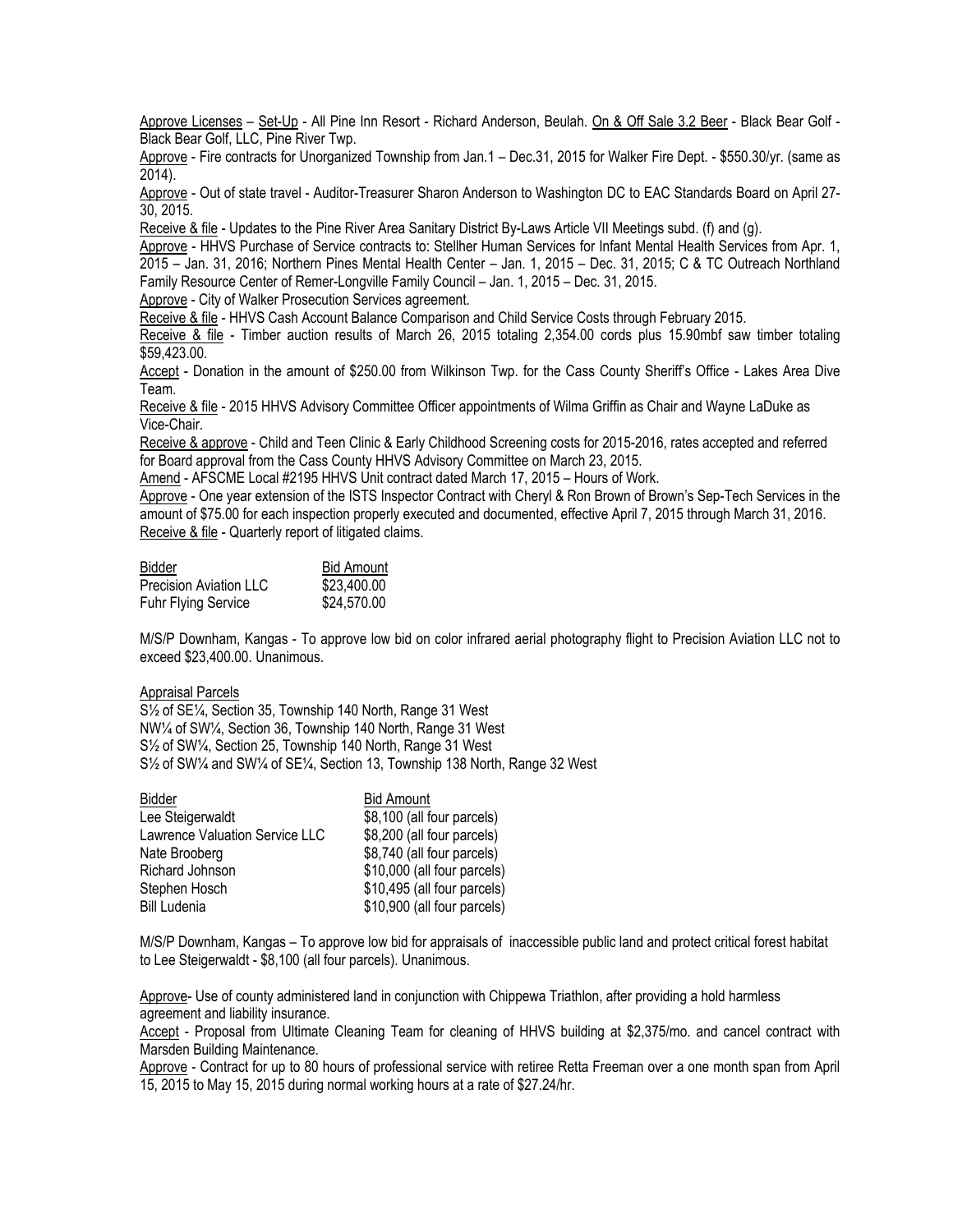2B. Administrator Yochum summarized the Ad-Hoc Solid Waste Committee meeting of Tuesday, March 17, 2015 including selected exhibits regarding Waste Partners request for reimbursement for cardboard recycling services in 2014. The committee (Gaalswyk, Kangas) recommended to the Board that Waste Partners be paid for all 2014 activity utilizing the 2015 contract language thus approving an additional payment to Waste Partners in the amount of \$18,292.50.

Eric Loge of Waste Partners thanked the Board and staff for reconsidering his request for reimbursement.

M/S/P Kangas, Bruns - To approve an additional payment to Waste Partners in the amount of \$18,292.50 as presented. Unanimous.

3A. Chairman Gaalswyk acknowledged the Public Hearing Notice for the consideration of an Off-Sale Intoxicating Liquor to Arthur's Restaurant, Arthur's Ten Mile Lake, LLC, Birch Lake Township, PID#05-006-1202, located at 4777 State 371 NW Hackensack, MN 56452. Administrator Yochum reported that telephone inquiries were received regarding possible limitations on new off-sale intoxicating liquor licenses. Mr. Yochum noted that the Board had been provided related statutes and the existing Cass County Liquor Ordinance and that the application meets present rules (the file also shows Birch Lake Township approval dated February 23, 2015).

Chairman Gaalswyk asked the audience for comments relating to the off-sale intoxicating liquor license. Ben Graves and Bruce Carlson of Arthur's Restaurant described the nature of their project that will open in the summer of 2015 and activity planned in the approximate 100 square foot area designed to hold the off-sale intoxicating liquor items.

M/S/P Peterson, Downham - To approve the Off-Sale Intoxicating Liquor License application of Arthur's Restaurant, Arthur's Ten Mile Lake, LLC, Birch Lake Township, PID#05-006-1202, located at 4777 State 371 NW Hackensack, MN 56452, contingent upon receipt of all required documents. Unanimous.

4A. Central Services Director Tim Richardson presented two fire alarm system bids received from the bid opening of Tuesday, March 31<sup>st</sup>. North Country Electrical Services, Inc. (NCESI), submitted bid was \$97,491 for the system, and \$35,566 for the Alternate #1 that ties into the Honeywell Enterprise Building Integrator (EBI). Wiebolt Electric's bid was \$173,430 for the system and \$38,950 for the Alternate #1. Upon consultation with Edi's engineer the tie-in to EBI can be done at a later date, if it is deemed necessary. Mr. Richardson added that the original "estimate" was for \$85,000, and that the substantial completion date of October 15, 2015 and November 15, 2015 for final completion.

| Bidder                                  | <b>Bid Bond</b> | Base Bid Amount | Alternate #1 |
|-----------------------------------------|-----------------|-----------------|--------------|
| North Country Electrical Services, Inc. |                 | \$97.491.00     | \$35,566.00  |
| Wiebolt Electric Inc.                   |                 | \$173.430.00    | \$38.950.00  |

M/S/P Downham, Kangas - To accept the bid to install a new fire alarm system to the specifications in the project documents from North Country Electrical Services, Inc. in the amount of \$97,491and take no action on the Honeywell EBI tie in at this time. Unanimous.

5A. HHVS Office Support Services Senior Jolene Frick presented the 2014 HHVS Annual Report which included program descriptions and outcomes for each of the unit activities in the Cass County Health, Human, and Veterans Services Department. The Board complimented the Department on their work and an excellent annual report.

M/S/P Downham, Bruns – To receive & file the 2014 HHVS Annual Report as presented. Unanimous.

5B. HHVS Social Services Manager Michele Piprude presented the annual 2014 out of home placement (OHP) screening team report. Ms. Piprude discussed the composition of the team and case management trends for calendar year 2014 including volume, source of agency referral, age, gender, and contributing chemicals involved. Ms. Piprude reported that the primary issues determined by the team to contribute to recent out of home placements were: neglect (14), behavior (15), truancy (2), mental health (5), abuse (18), medical (0), and (TPR) termination of parental rights (2). No action necessary.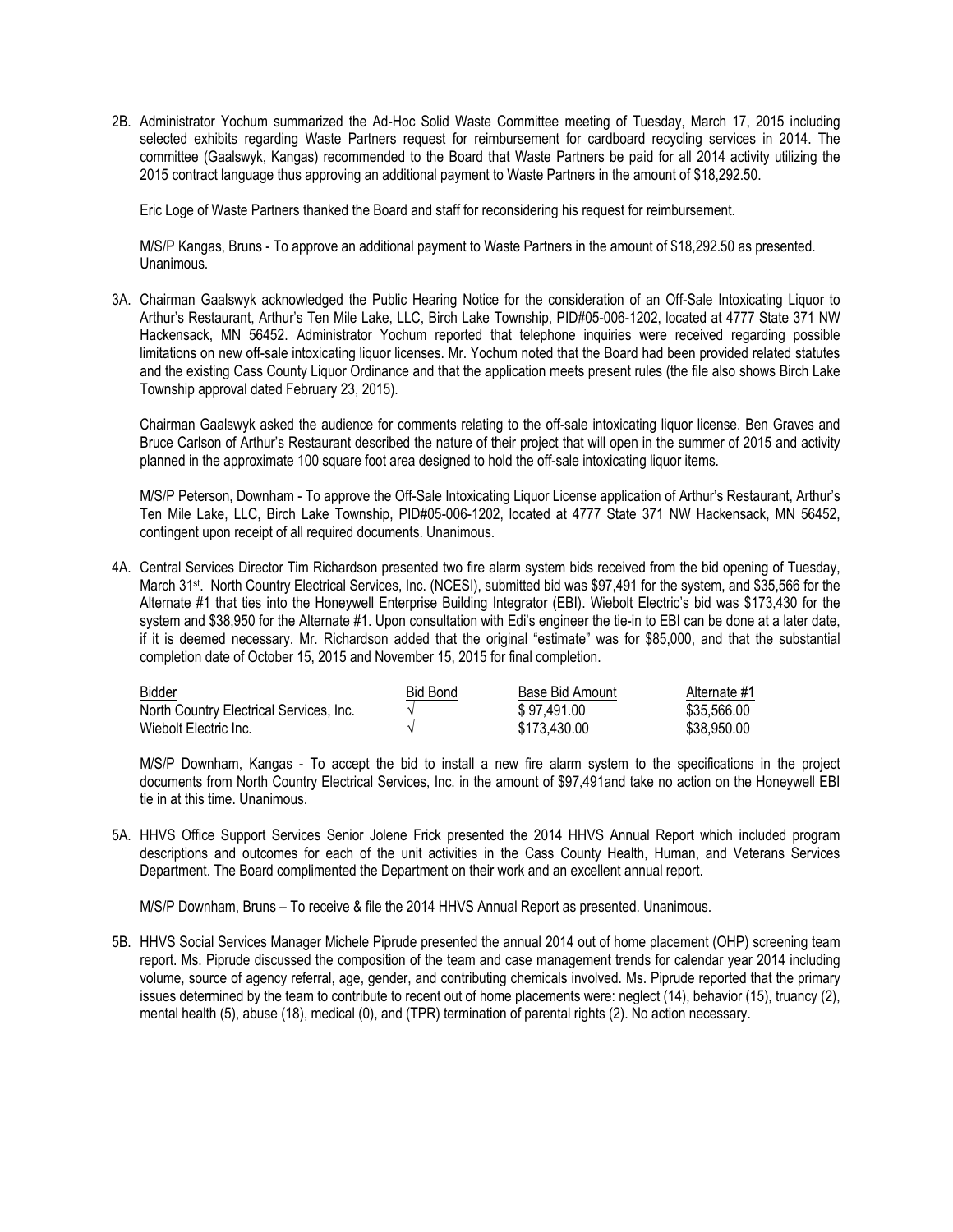- 6A. Probation Director Jim Schneider presented the Northwest Juvenile Center annual report. Cass County placements in 2014 consisted of 156 intakes at a cost of \$395,075. Mr. Schneider explained that children are placed at the Northwest Juvenile Center for two reasons which are delinquent behavior and child welfare issues. No action necessary.
- 6B. Mr. Schneider shared a copy of the MacArthur grant application status and acknowledged the extraordinary interest and cooperation of all criminal justice staff and elected officials. No action necessary.
- 7A. Sheriff Tom Burch and Sergeant Bradley Rittgers presented the 2014 Sheriff's Office Annual Report including calls for service data: 19,407 emergency and non-emergency complaints where an ICR was generated; a total of 861 warrants; gun permits totaling 361 permit to carry and 460 permits to purchase; processed 2,251 criminal history checks; 1,256 civil process papers served; 469 no charge papers served; civil fees collected of \$76,525.; death investigations totaled 92 deaths were reported and investigated; serious offense report of 286 cases; completed 639 documented random compliance checks on predatory offenders; arrested 113 impaired drivers (average blood alcohol level .18 - two times the legal limit); countywide average response time of 12.82 minutes, countywide average on scene time 58.29 minutes; 2,013 total of jail bookings; 103 participants in the Sentence to Serve program; recreation safety/enforcement 189.5 hours patrol; safety classes dedicated 228.5 hours; lakes area dive team trained several dozen search and rescue personal on ice water rescues; contract for law enforcement services in the cities of Cass Lake, and Backus (2014); program service expansion with the TEEN CERT program; Take It To The Box collected 319.31 pounds of unwanted prescription medication; emergency management included the Public Health emergency preparedness; mounted posse, chaplaincy initiative and TRIAD members contributed 1,083 volunteer hours. The Board complimented the Sheriff for the report.

M/S/P Peterson, Downham - To receive & file the 2014 Sheriff's Office Annual Report as presented. Unanimous.

7B. Sheriff Burch discussed a budgeted vacancy created by the retirement of an investigator in 2014. Sheriff Burch reported his intent to fill the vacancy with a deputy who will be assigned out of class, when needed. No budget adjustments will be required.

M/S/P Bruns, Kangas - To receive & file notice of intent to fill a budgeted vacancy by assigning a deputy out of class investigation duties when needed. Unanimous.

7C. Sheriff Burch discussed a 4th sergeant's position assigned to the jail. Staffing this position with a licensed sergeant will: 1.) provide for the supervision of licensed peace officers working in the courthouse and corrections by a licensed supervisor, 2.) create more capacity for the Lieutenant assigned to jail administration to supervise and administer law enforcement operations when needed, and 3.) help prepare for planned personnel changes in the jail as identified in the succession plan including the opportunity for sergeant cross training. Sheriff Burch explained that present plans are to fill the Lieutenant assigned to jail administration in the next two years by a licensed peace officer position and that this strategy has been discussed with the Civil Service Commission and the Personnel Committee of the Board. The total number of staff will stay the same therefore no budget adjustments are necessary at this time.

M/S/P Downham, Kangas - To approve the addition of a 4<sup>th</sup> sergeant position assigned to the jail. Unanimous.

8A. Resource Manager Pat Bundy reported that in cooperation with the Cass County Assessor's Office recommended that a State deeded county administered parcel offered at a previous public auction should be removed from the over the counter sale list for the purpose of reevaluating the current appraisal price.

Commissioner Peterson offered Resolution No. 15-15 and moved its adoption; Commissioner Kangas seconded:

WHEREAS, the parcels listed were offered at previous public auction and remains unsold and prior to developing a new land sale list, these parcels shall be withdrawn.

**Parcel #11** Appraised Value - \$28,000.00 PIN #94-337-1140 Lots 7 and 8, Block 11, Original Plat of Pine River. Previous Value \$35,000.00 Previous Sale Date 7/9/05 Proceeds from the sale of this parcel will be credited to Fund 71-650 for distribution per state statute.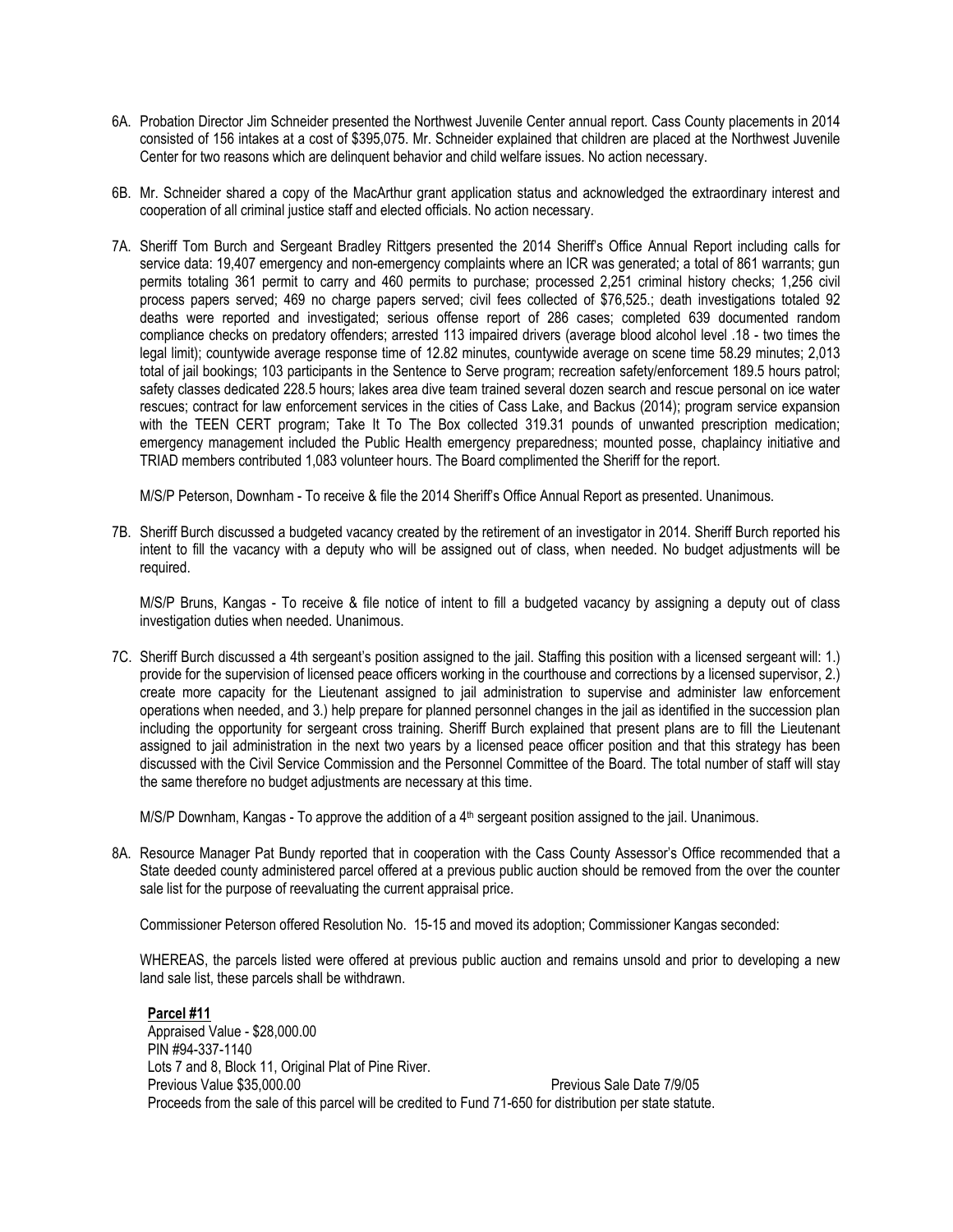### **Parcel #12**

County Fee Owned Appraised Value - \$35,000.00 PIN #23-013-2202 East 28 Rods of the West 55 Rods of the North 34½ Rods of the Northwest Quarter of the Northwest Quarter, Section 13, Township 136 North, Range 30 West, Cass County, Minnesota (6 acres) – Maple Township Parcel is located on Cass County Hwy #17 Previous Value \$50,000.00 Previous Sale Date 6/20/09 Proceeds from the sale of this parcel will be credited to Fund 71-032 and Fund 73 Environmental Trust.

### **Parcel #14**

Appraised Value - \$3,500.00 PIN #26-344-1235 Lot 7, Block 12, Wilderness Park Estates Fourth Addition Previous Value Lot 7 - \$3,500.00 Previous Sale Date Lot 7 - 6/3/06 Proceeds from the sale of this parcel will be credited to Fund 71-650 for distribution per state statute.

THEREFORE, BE IT RESOLVED, that the parcel listed above, is to be withdrawn from the current over the counter taxforfeited land sale list for redetermination.

Resolution No. 15-15 was adopted by majority vote: Ayes: Bruns, Downham, Gaalswyk, Kangas. Peterson. Nays: None.

8B. Mr. Bundy presented Resolution No. 16-15 establishing the sale of certain tax-forfeited parcels on Saturday, June 27, 2015, beginning at 9:00 a.m., Commissioners Board Room, 1st Floor, Courthouse, Walker, MN. Land Commissioner Stevenson reported that each City or Township has been notified and recommends that the Board proceed as presented.

Commissioner Downham offered Resolution No. 16-15 and moved its adoption; Commissioner Peterson seconded:

**WHEREAS**, the following parcels of land are Tax Forfeited or Cass County Fee Owned and the Cass County Board has classified said parcels as non-conservation removing any previous memorial forest designation:

#### **Parcel #1**

Appraised Value - \$9,150.00

PIN #41-221-2109, West Sylvan Township

That part of Government Lot 2 of Section 21, Township 133, Range 30, described as follows: Commencing at the north limits of a highway on a line between Lots 1 & 2, Section 21, Township 133, Range 30: thence North 66 degrees 45 minutes East 383.9 feet; thence North 36 degrees 15 minutes East 180.6 feet; thence North 15 degrees East 73.4 feet; thence West parallel with North line of said Section 21 476.3 feet to the West line of said Lot 2; thence South on the West line of Lot 2, 363 feet to the point of beginning; containing 2.66 acres. Together with a perpetual easement for ingress and egress over the existing roadway across the Northerly 33 feet of said Government Lot 2. EXCEPT: That tract conveyed by first parties to John L. Morgan and Georgia M. Morgan by warranty deed dated September 14, 1962, filed September 26, 1962 and recorded in Book 127 of Deeds, Page 564; AND ALSO EXCEPT: That portion of Government Lot 2, Section 21, Township 133, Range 30, described as follows, to-wit: Commencing at the North limits of highway on a line between Government Lots 1 and 2, Section 21, Township 133, Range 30; thence North 66 degrees 45 minutes East a distance of 200 feet to the point of beginning, thence North 66 degrees 45 minutes East 183.9 feet; thence North 36 degrees 15 minutes East 180.6 feet; thence North 15 degrees East 73.4 feet; thence West on a line parallel with the North line of said Section 21, 276.3 feet to a point due North of the point of beginning; thence South on a line parallel to the West line of said Government Lot 2 to the point of beginning.

This parcel has an encroachment from the neighboring landowner to the west.

Proceeds from the sale of this parcel will be credited to Fund 71-650 for distribution per state statute.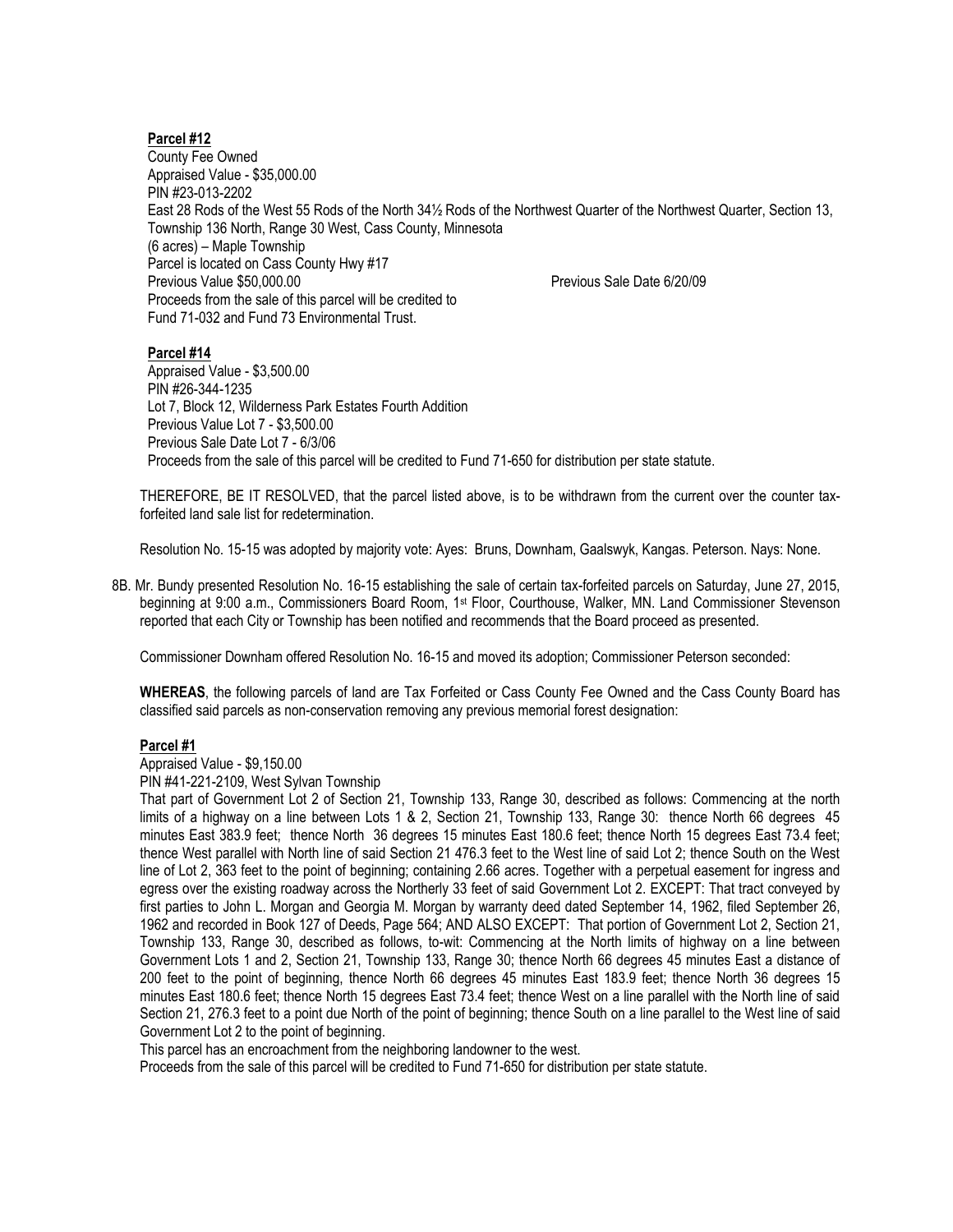#### **Parcel #2**

Appraised Value - \$45,500.00 PIN #50-028-4301, Wilson Township

The Southwest Quarter of the Southeast Quarter (SW¼SE¼), Section 28, Township 137 North, Range 29 West, Cass County, Minnesota. Excepting therefrom the following described tract of land; The South 330 Feet of the SW¼ of the SE¼, less the East 132 Feet, Section 28, Township 137, Range 29, Wilson Township, County of Cass, State of Minnesota. (31 acres)

Proceeds from the sale of this parcel will be credited to Fund 71-650 for distribution per state statute.

# **Parcel #3**

Appraised Value - \$95,000.00

PIN #26-008-1100, 26-008-1400, Meadowbrook Township

The Northeast Quarter of the Northeast Quarter (NE¼NE¼) Section 8, Township 135 North, Range 31 West, Cass County, Minnesota and The Southeast Quarter of the Northeast Quarter (SE¼NE¼), Section 8, Township 135 North, Range 31 West, Cass County, Minnesota. (80 acres)

Proceeds from the sale of this parcel will be credited to Fund 71-650 for distribution per state statute.

### **Parcel #4**

Appraised Value - \$34,900.00

PIN #25-005-1100, McKinley Township

Government Lot 1, Section 5, Township 138 North, Range 32 West, Cass County, Minnesota. (40 acres)

There is no legal access to this parcel. The purchaser may petition the Township for public access to this parcel under Minnesota Statutes 164.08, subd 2. This parcel is encumbered by a power line easement. Proceeds from the sale of this parcel will be credited to Fund 71-650 for distribution per state statute.

# **Parcel #5**

Appraised Value - \$41,500.00

PIN #25-005-2401, McKinley Township

Southeast Quarter of the Northwest Quarter (SE¼NW¼), Section 5, Township 138 North, Range 32 West, Cass County, Minnesota. (40 acres) There is no legal access to this parcel. The purchaser may petition the Township for public access to this parcel under Minnesota Statutes 164.08, subd 2. Proceeds from the sale of this parcel will be credited to Fund 71-650 for distribution per state statute.

### **Parcel #6**

Appraised Value - \$9,000.00 PIN # 94-380-0460 Lots 8 & 9, Block 4, Gillespies Addition to the Village of Pine River Proceeds from the sale of this parcel will be credited to Fund 71-650 for distribution per state statute. **UNPAID SPECIAL ASSESSMENT AT TIME OF FORFEITURE = \$2,292.87 Special Assessments may apply to this parcel if reassessed by the Pine River Area Sanitary District.**

### **Parcel #7**

Appraised Value - \$800.00 PIN #83-337-1260 Lots 15 thru 18, Block 12, Plat of the Village of Bena Proceeds from the sale of this parcel will be credited to Fund 71-650 for distribution per state statute.

### **Parcel #8**

Appraised Value - \$6,500.00 PIN #29-004-2311, Pike Bay Township

That part of the North Half of Northwest Quarter of Southwest Quarter of Northwest Quarter (N1/2 of NW1/4 of SW1/4 of NW1/4) of Section Four (4), Township One Hundred Forty-Five (145), Range Thirty-one (31), described as follows: Commencing at the northwest corner of the SW¼ of NW¼, said corner being in the center of County Road No. 149 as it now exists; thence East along the North boundary of the SW¼ of NW¼ for 495.0 feet to a point, the point of beginning of the tract to be described herein; thence continue East along above said North boundary of the SW1/4 of NW1/4 for 165.0 feet, more or less,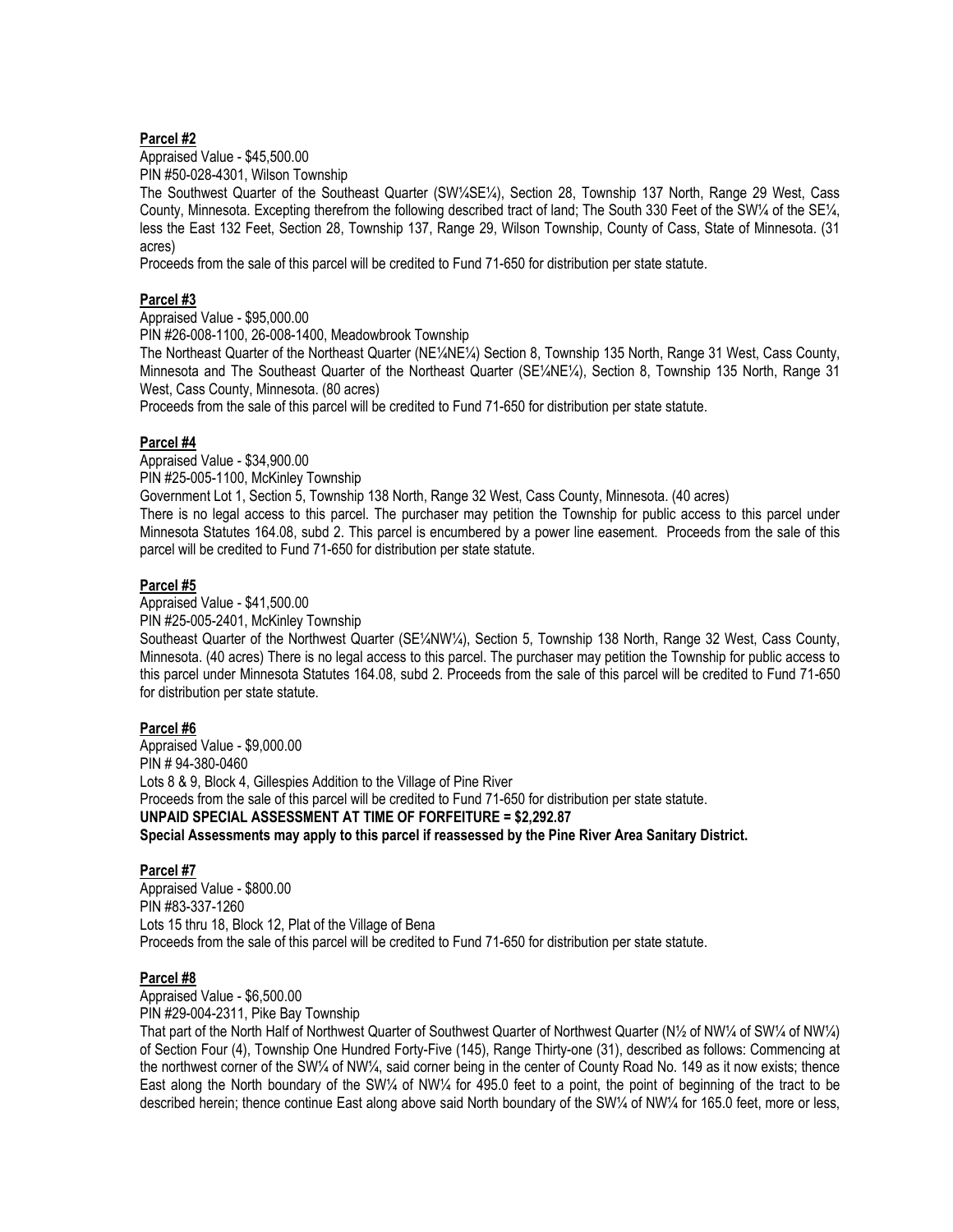to a point on the East line of the N½ of NW¼ of SW¼ of NW¼; thence South along above said East line of the N½ of NW¼ of SW¼ of NW¼, and parallel with the West boundary of the SW¼ of NW¼ for 132.0 feet, to a point on the northerly rightof-way line of a 66.0 foot wide service road; thence West along above said northerly right-of-way line of said service road and parallel with above said North boundary of the SW¼ of NW¼ for 165.0 feet, more or less, to a point that lies South of the point of beginning on a line parallel with above said west boundary of the SW¼ of NW¼; thence North, parallel with said West boundary of the SW¼ of NW¼ for 132.0 feet to the point of beginning; Proceeds from the sale of this parcel will be credited to Fund 71-650 for distribution per state statute.

#### **Parcel #9**

# Appraised Value - \$12,000.00

PIN #95-001-2103, City of Remer

That part of Government Lot 3, Section 1, Township 141, Range 26, described as commencing at a point on the center line of the Wagon Road running through said Government Lot in a Northerly and Southerly direction, which point is 705 feet Northerly along the center line of said Road from a point on the center line of said road approximately 15 feet East at right angles of telephone cable marker N-2 which telephone cable marker is located at or near the intersection of the South line of said Government Lot and the West edge of said Wagon Road; thence from said point of beginning in a Northerly direction along the center line of said Wagon Road 200 feet; thence West and parallel with the South line of the said Government Lot a distance of approximately 451 feet to the Westerly boundary line of said Government Lot; thence South along the West boundary line of said Government Lot a distance of 200 feet; thence East to the point of beginning, Cass County, Minnesota. Proceeds from the sale of this parcel will be credited to Fund 71-650 for distribution per state statute.

#### **Parcel #10**

Appraised Value - \$17,900.00

# PIN #95-001-3202, City of Remer

That part of the Northwest Quarter of the Southwest Quarter (NW¼ of SW¼) Section One (1), Township One Hundred Forty-one (141) North, Range Twenty-six (26) West, described as follows: Beginning at a point 1,045.50 feet East of the Southwest corner of the Northwest Quarter of the Southwest Quarter (NW¼ of SW¼) of Section One (1), Township One Hundred Forty-one (141) North, Range Twenty-six (26) West; thence North 187 feet; thence southeasterly and parallel to the Minneapolis, St. Paul and Ste. Marie Railway, a distance of 1,000 feet therefrom, a distance of 250 feet, thence westerly along the south  $1/16$ <sup>th</sup> line of Section One (1) a distance of 187 feet to the point of beginning. This parcel contains a pole building. Proceeds from the sale of this parcel will be credited to Fund 71-650 for distribution per state statute.

### **Parcel #11**

Appraised Value - \$18,000.00 PIN#94-337-1140 Lots 7 and 8, Block 11, Original Plat of Pine River. Previous Value \$35,000.00 Previous Sale Date 7/9/05 Previous Value \$28,000.00 Previous Sale Date 6/18/11 Proceeds from the sale of this parcel will be credited to Fund 71-650 for distribution per state statute.

### **Parcel #12**

County Fee Owned Appraised Value - \$21,000.00 PIN #23-013-2202 East 28 Rods of the West 55 Rods of the North 34½ Rods of the Northwest Quarter of the Northwest Quarter, Section 13, Township 136 North, Range 30 West, Cass County, Minnesota (6 acres) – Maple Township Parcel is located on Cass County Hwy #17 Previous Value \$50,000.00 Previous Sale Date 6/20/09 Previous Value \$35,000.00 Previous Sale Date 6/18/11 Proceeds from the sale of this parcel will be credited to Fund 71-032 and Fund 73 Environmental Trust.

#### **Parcel #13**

Appraised Value - \$18,600.00 PIN #23-031-4301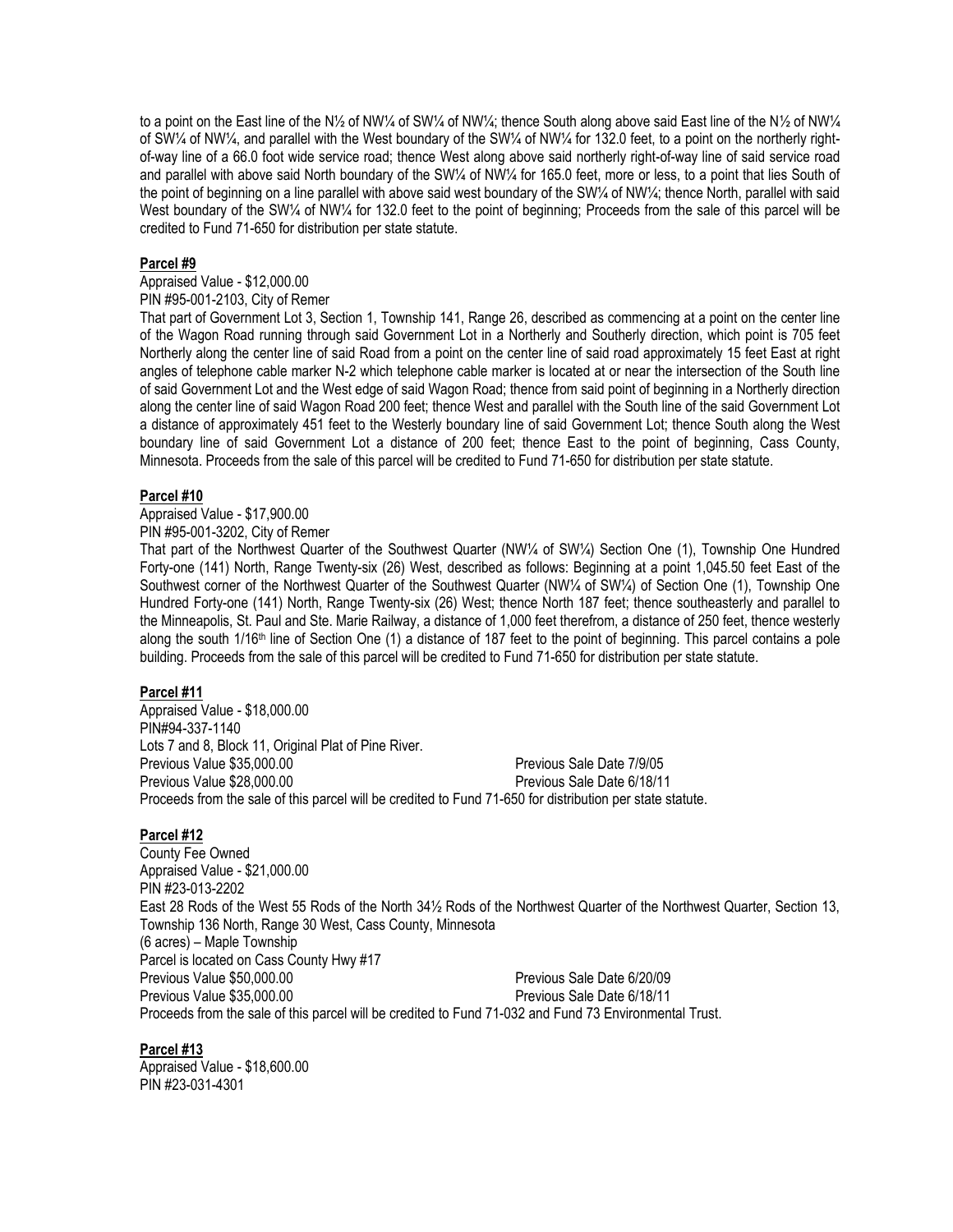That Part of SW¼ of SE¼ Section 31 Township 136 North, Range 30 West, described as follows: Beginning at a point 627 feet East of the quarter section corner on South line of Section Thirty-one (31) Township One hundred thirty-six (136) Range thirty (30) thence East on the section line 330 feet, thence North 660 feet, thence West 330 feet, thence South 660 feet to the point of beginning.

Previous Value - \$36,000.00 Previous Sale Date 12/5/09 Proceeds from the sale of this parcel will be credited to Fund 71-650 for distribution per state statute.

#### **Parcel #14**

Appraised Value - \$4,500.00 PIN #26-344-1230 Lots 6 & 7, Block 12, Wilderness Park Estates Fourth Addition Previous Value Lot 7 - \$3,500.00 Previous Sale Date Lot 7 - 6/3/06 Proceeds from the sale of this parcel will be credited to Fund 71-650 for distribution per state statute.

#### **Parcel #15**

Appraised Value - \$3,500.00 PIN #85-337-0550 N65'of Lots 10 thru 14, Block 5, Original Plat of Cass Lake Proceeds from the sale of this parcel will be credited to Fund 71-650 for distribution per state statute.

#### **Parcel #16**

Appraised Value - \$3,800.00 PIN #85-337-1250 Lots 8 & 9, Block 12, Original Plat of Cass Lake Proceeds from the sale of this parcel will be credited to Fund 71-650 for distribution per state statute.

#### **Parcel #17**

Appraised Value - \$5,800.00 PIN #85-341-1180 Lots 22 thru 24, Block 11, Townsite of Cass Lake Proceeds from the sale of this parcel will be credited to Fund 71-650 for distribution per state statute.

#### **Parcel #18**

Appraised Value - \$5,300.00 PIN #85-341-1240 Lots 8 thru 10, Block 12, Townsite of Cass Lake Proceeds from the sale of this parcel will be credited to Fund 71-650 for distribution per state statute.

#### **Parcel #19**

Appraised Value - \$7,700.00 PIN #85-347-0130 Lots 9 thru 12, Block 1, Van Pelts Addition to Cass Lake Proceeds from the sale of this parcel will be credited to Fund 71-650 for distribution per state statute.

#### **Parcel #20**

Appraised Value - \$6,500.00 PIN #85-350-0060 Lot 6, Auditors Plat of Govt Lot 1 Section 15, T145N, R31W of 5th PM Proceeds from the sale of this parcel will be credited to Fund 71-650 for distribution per state statute.

#### **Parcel #21**

Appraised Value - \$3,500.00 PIN #85-350-0240 Lot 25, Auditors Plat of Govt Lot 1 Section 15, T145N, R31W of 5th PM Proceeds from the sale of this parcel will be credited to Fund 71-650 for distribution per state statute.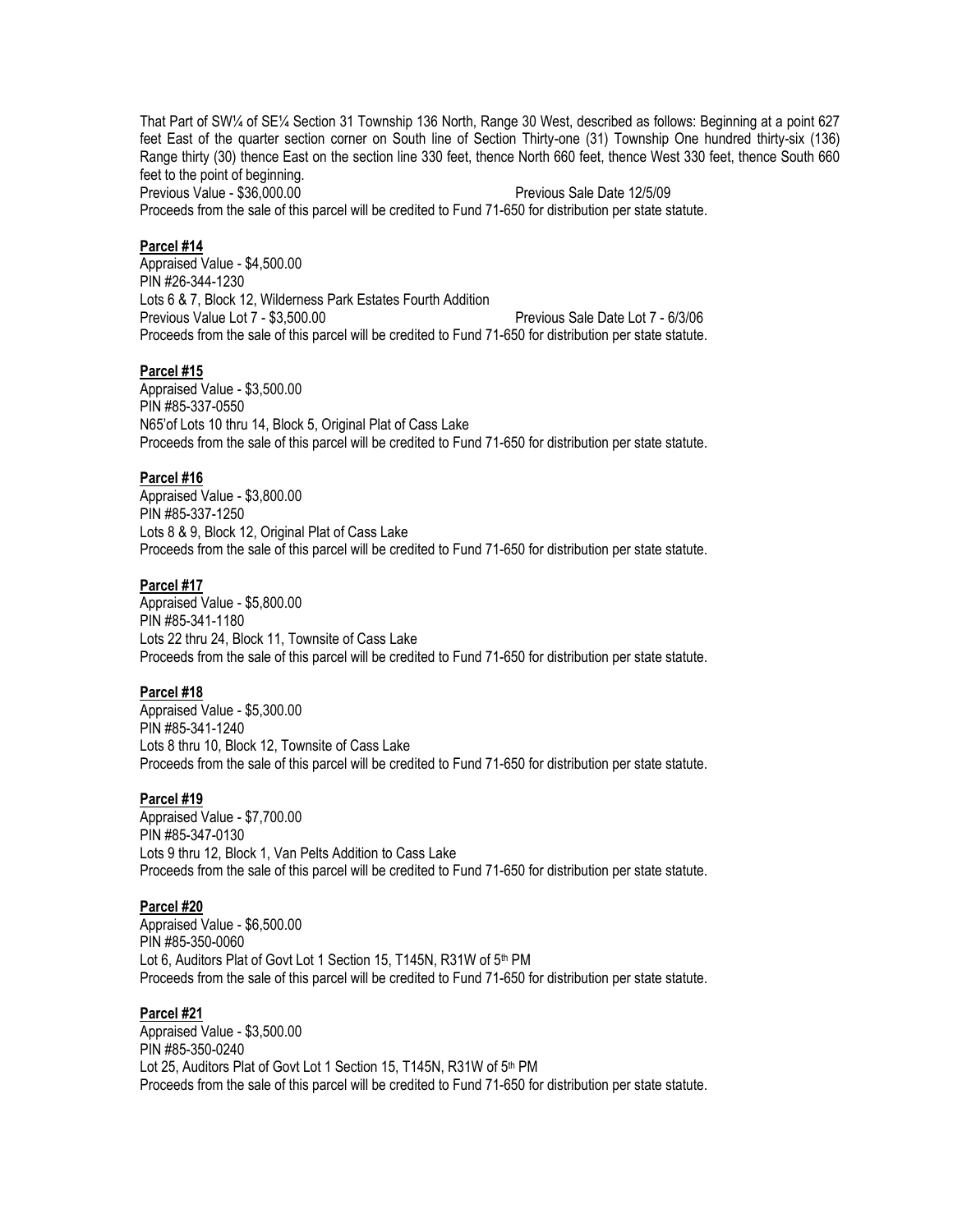## **Parcel #22**

Appraised Value - \$3,400.00 PIN #85-350-0053

That portion of Lot Number Five (5), of Auditor's Plat No. 1 of Cass Lake, which is more particularly described as follows, towit: Beginning at the southwest corner of said Lot 5, thence East along the south line a distance of 150 feet, thence North parallel with the West line a distance of 60 feet, thence West parallel with the South line a distance of 150 feet to the West line of said Lot 5, thence South along the West line of said Lot 5 a distance of 60 feet to the point of beginning, according to the recorded plat thereof on file and of record in the office of the Cass County recorder; Proceeds from the sale of this parcel will be credited to Fund 71-650 for distribution per state statute.

# **Parcel #23**

Appraised Value - \$63,900.00

PIN #'s 01-033-2100, 01-033-2400

The Northeast Quarter of the Northwest Quarter (NE¼NW¼), Section 33, Township 137 North, Range 32 West, Cass County, Minnesota and The Southeast Quarter of the Northwest Quarter (SE¼NW¼), Section 33, Township 137 North, Range 32 West, Cass County, Minnesota (80 acres) There is no legal access to this parcel. The purchaser may petition the Township for public access to this parcel under Minnesota Statutes 164.08, subd 2. Proceeds from the sale of this parcel will be credited to Fund 71-650 for distribution per state statute.

THEREFORE, Be it resolved, the Cass County Board of Commissioners hereby certifies that all the above parcels of land have been viewed and comply with the provisions of Minnesota Statutes 85.012, 92.461, 282.01 subd. 8, 282.018 and the 1991 Laws of Minnesota Ch. 354, Art. 10, Sec. 9, amending M.S. Sec. 282.018, subd. 2 (1990). The County Board of Commissioners hereby certifies that the County Land Commissioner has reviewed the attached land sale list and identified any and all nonforested marginal land and wetland.

BE IT ALSO RESOLVED, that the parcels of land forfeited to the State of Minnesota for non-payment of taxes, appearing on the list filed with the County Auditor-Treasurer, have been classified and appraised; that the appraised value of each parcel be approved and authorization for a public sale of the land be granted, pursuant to M.S. 282.01; that the sale will be held on June 27, 2015 beginning at 9:00 a.m., by the Cass County Auditor-Treasurer in the Public Meeting Room of the Courthouse, Walker, MN for not less than the appraised value.

BE IT FURTHER RESOLVED, that the following additional terms shall apply to this sale:

1. No lot shall be sold for less than the total of the appraised value of the land, plus the appraised value of the timber, plus the appraised value of the improvements, plus any outstanding special assessments, plus all applicable fees.

2. Any and all bids can be rejected. Any lot may be withdrawn from sale by Cass County up to and including the day of the sale.

3. All land sales shall be for cash at time and date of the auction.

- 4. A 10% non-refundable deposit or letter of credit with balance to be paid within 30 days of the sale is accepted for parcels that sell for more than \$30,000. (Per sale policy adopted 20 October 1998).
- 5. The land and any improvements are sold as is. The County makes no warranties as to the condition or habitability of any buildings, wells, septic systems, soils, roads or any other thing on the site. Some properties may have inadequate systems or no septic systems at all. Within one year of transfer all parcels must meet applicable County Ordinances.
- 6. The Cass County Auditor-Treasurer hereby certifies that Cass County has and will comply with all laws governing the sale of tax forfeited land of the State of Minnesota in the conduct of the foregoing approved public land sale. All properties have been reviewed by the Land Commissioner under the requirements of 1991 Laws of Minnesota Ch.354, Art.10, Sec.9.
- 7. Buyers will receive a State Deed for tax forfeited lots and a Quit Claim deed for County Fee Owned lots. Cass County makes no warranties as to the condition of the title.

Resolution No. 16-15 was adopted by majority vote: Ayes: Bruns, Downham, Gaalswyk, Kangas, Peterson. Nays: None.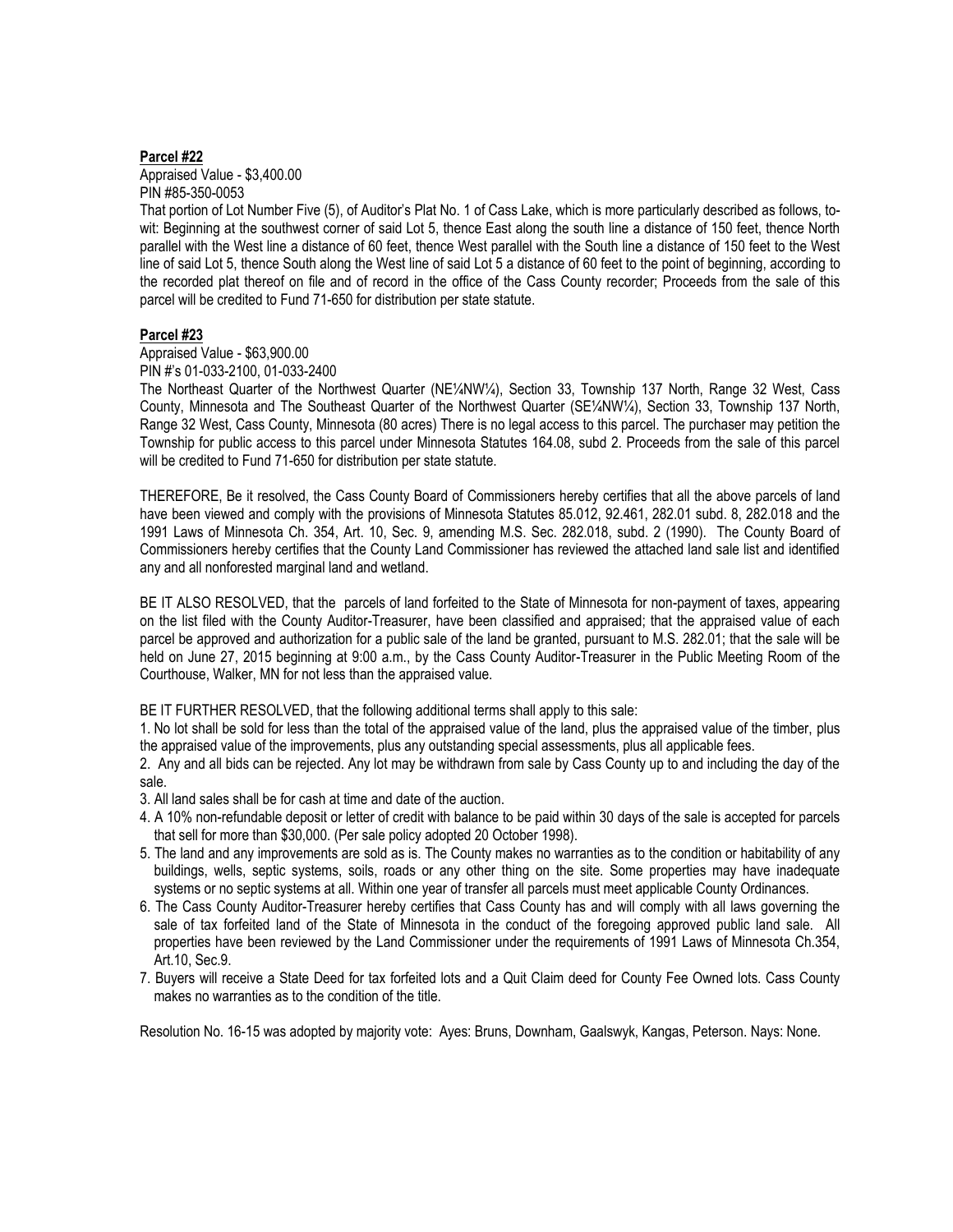8C. Mr. Stevenson discussed Shingobee Township's request for an amendment to the existing Limited Use Permit with MNDOT to facilitate access to a new fishing pier near the existing bike trail, planned for the spring of 2015.

Commissioner Kangas offered Resolution No. 17-15 and moved its adoption, Commissioner Bruns seconded:

WHEREAS, the Cass County Board of Commissioners is the duly elected governing body of Cass County; and WHEREAS, the Cass County Board of Commissioners are concerned for the health and welfare of the community and the residents of Cass County; and

WHEREAS, the Minnesota Department of Transportation maintains jurisdiction over Trunk Highway right of ways; WHEREAS, the Cass County Board of Commissioners wishes to enter into an agreement with the Minnesota Department of

Transportation providing for limited use for Fishing, Bike, and Snowmobile Limited Use.

NOW, THEREFORE, BE IT RESOLVED: that the Cass County Board of Commissioners does herby authorize that Cass County enter into an amended agreement with the Commissioners of Transportation of the State of Minnesota providing for the limited use, under the terms and conditions set forth therein, for Fishing, Bike, and Snowmobile Limited Use referred to C.S. 1119 (T.H. 371) County of Cass LUP#-1119-0022.

Resolution No. 17-15 was adopted by majority vote: Ayes: Bruns, Downham, Gaalswyk, Kangas, Peterson. Nays: None.

9A. Highway Engineer David Enblom requested board approval to purchase a 750 Bobcat Skid Steer to better aid the maintenance crews in performing daily work tasks. The proposed 2015 equipment purchases have come in under what has been planned; the state contract price is \$55,000.00 and additional \$10,000.00 for trailer.

M/S/P Downham, Kangas – To approve the purchase of a 750 Bobcat Skid Steer off the state contract and purchase of a suitable trailer by quotation, source of funds the 2015 Highway equipment budget not to exceed \$65,000.00 Unanimous.

9B. Mr. Enblom discussed the Transportation Alliance Fly-In in Washington DC on June 2-4, 2015. Mr. Enblom added that the current Federal legislation topics are a large shortfall in the Transportation Trust Fund, and the present bill changes how highways on Chippewa National Forest are funded to the detriment of counties.

M/S/P Kangas, Downham – To approve out of state travel to the Transportation Alliance Fly-In in Washington DC on June 2-4, 2015 for Highway Engineer David Enblom, Construction Design Engineer Laura Hadrava, and Commissioner Scott Bruns. Unanimous.

9C. Mr. Enblom presented bids opened on April 2, 2015 for SAP 011-596-009 a joint project with the City of Pine River. Mr. Enblom added Cass County's share is \$383,487.37 and City of Pine River's share is \$507,798.14.

| <b>Bidder</b>                       | Total Bid Amount | Cass County  | City of Pine River |
|-------------------------------------|------------------|--------------|--------------------|
| Tri-City Paving, Inc.               | \$893,285.51     | \$383,487.37 | \$509,798.14       |
| Keuchle Underground Inc.            | \$902,253.67     |              |                    |
| Pratt's Affordable Excavating, Inc. | \$926,109.66     |              |                    |
| Anderson Brothers Company           | \$926,743.75     |              |                    |
| DeChantal Excavating, LLC           | \$931,067.85     |              |                    |
| Reierson Construction, Inc.         | \$1,026,438.16   |              |                    |

M/S/P Kangas, Peterson - To award the low bid opened on April 2, 2015 for SAP 011-596-009 joint project with Pine River to Tri-City Paving, Inc. in the amount of \$893,185.51 with Cass County's share of \$383,487.37 and City of Pine River's share of \$507,798.14. Unanimous.

9D. Mr. Enblom requested approval of Resolution No. 18-15 a no parking resolution for a portion of CSAH 58 scheduled for improvement near Outing. Mr. Enblom explained that since Outing is not an incorporated city, the county needs to take action to comply with state design standards. The project allows for a 6 foot wide shoulder (for a designated ATV trail) which is not wide enough to facilitate parked cars. The Highway Department will place signs upon completion of the project to prohibit parking after notifying Crooked Lake Township.